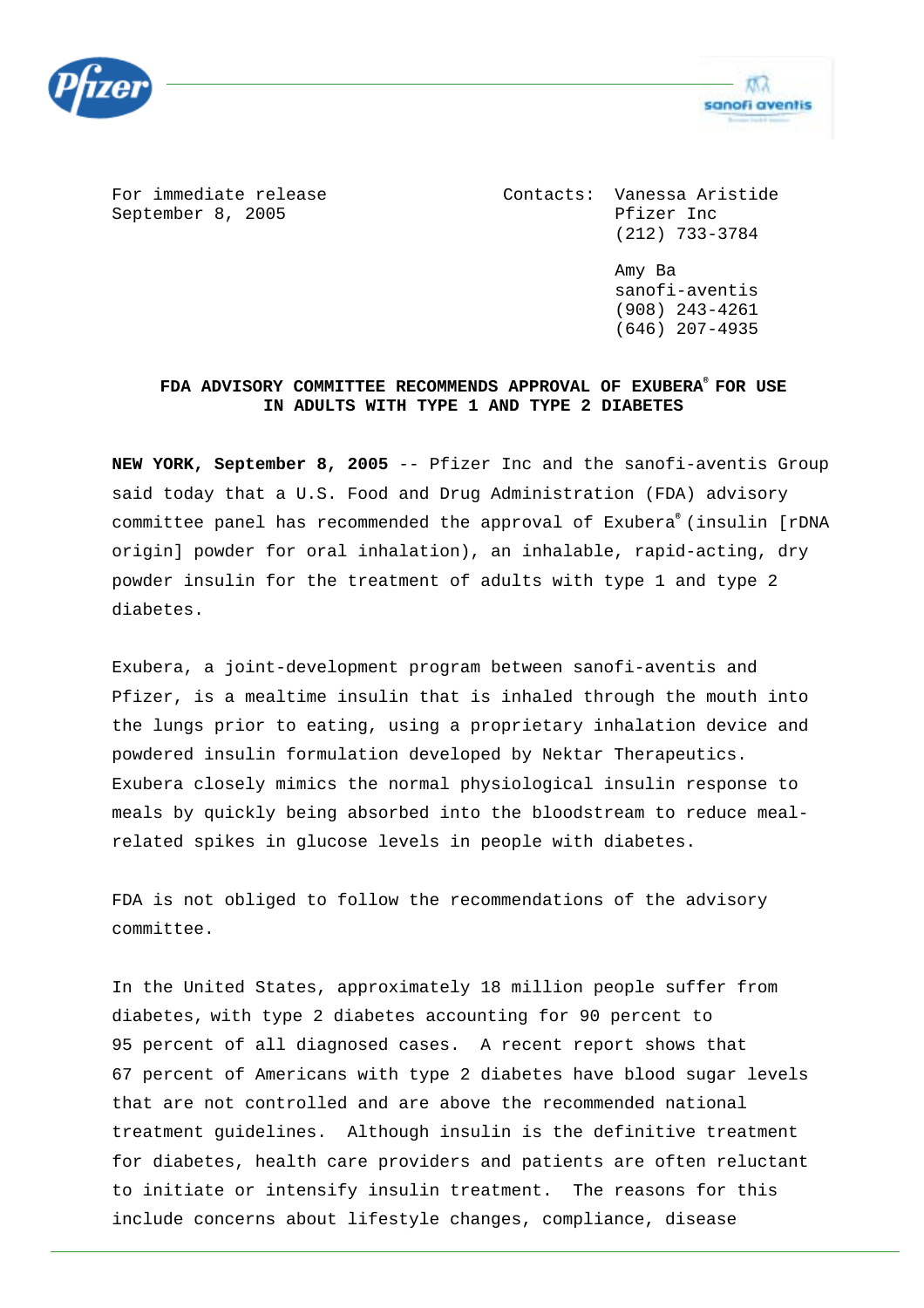



progression and injection-related factors. Many individuals may delay insulin use for as many as five to 10 years.

Complications commonly associated with uncontrolled or poorly controlled diabetes include cardiovascular disease, kidney failure and blindness. Diabetes and its complications are estimated to account for \$132 billion in direct and indirect health care costs annually in the United States.

Pfizer and sanofi-aventis said that the companies will continue to work with the FDA to make Exubera available for patients in need. Pending FDA approval, Exubera would represent a major advance in insulin delivery and would be the first non-injectable insulin available in the United States since the discovery of insulin in the 1920s.

## About Pfizer

Pfizer (NYSE: PFE) discovers, develops, manufactures and markets leading prescription medicines for humans and animals, and many of the world's best known consumer products.

## About sanofi-aventis Group

Sanofi-aventis Group is the world's third largest pharmaceutical company, ranking number one in Europe. Backed by a world-class R&D organization, sanofi-aventis is developing leading positions in seven major therapeutic areas: cardiovascular, thrombosis, oncology, metabolic diseases, central nervous system, internal medicine, and vaccines. Sanofi-aventis is listed in Paris (EURONEXT: SAN) and in New York (NYSE: SNY).

*PFIZER DISCLOSURE NOTICE: The information contained in this release is as of September 8, 2005. Pfizer assumes no obligation to update any forward-looking statements contained in this release as the result of new information or future events or developments.* 

*This release contains forward-looking information about a product candidate which is under review by the United States Food and Drug Administration (FDA) that involves substantial risks and uncertainties. Such risks and uncertainties include, among other*